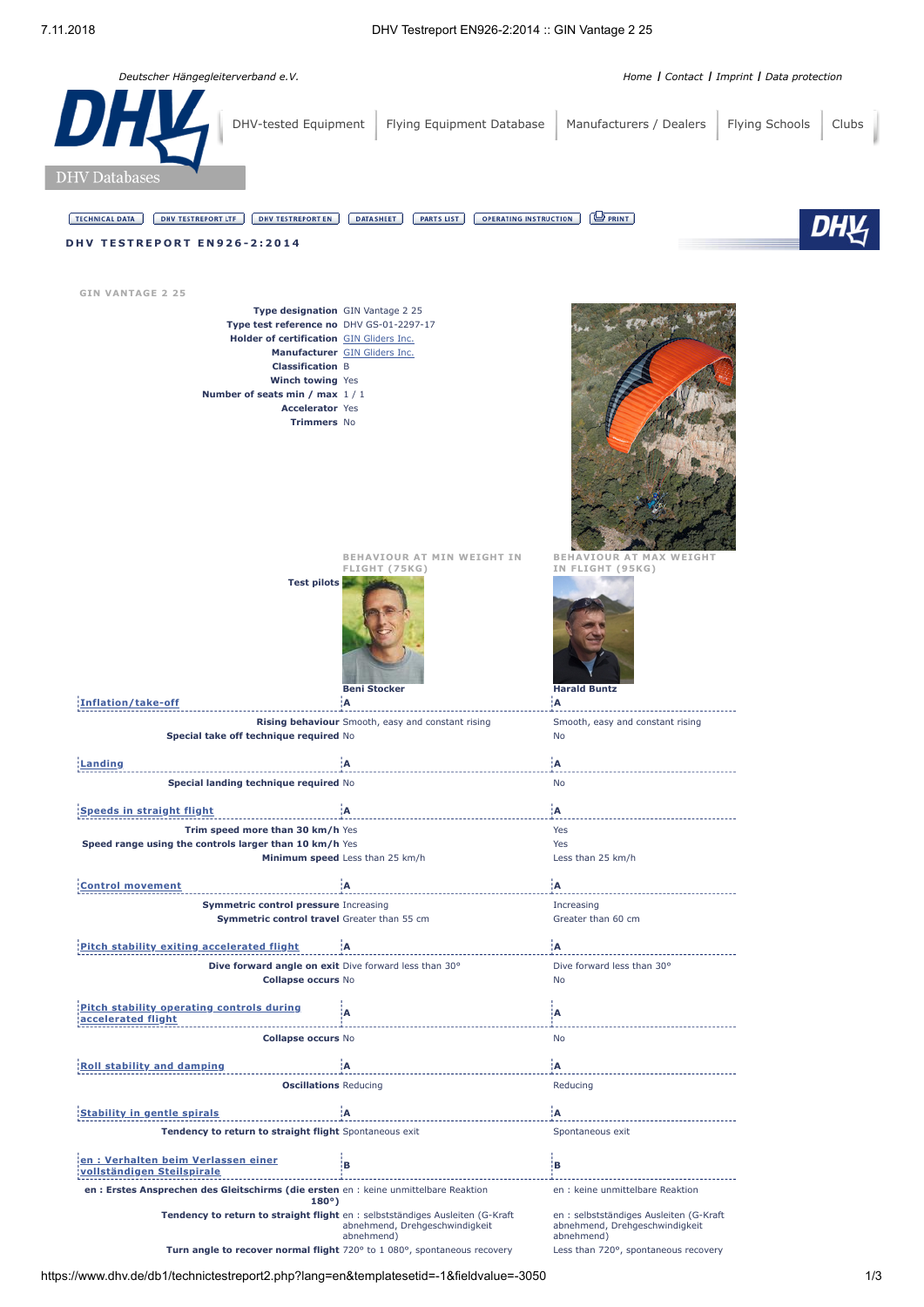| <b>Symmetric front collapse</b>                                    | ۱A.                                                                                                                                | :A                                                                     |
|--------------------------------------------------------------------|------------------------------------------------------------------------------------------------------------------------------------|------------------------------------------------------------------------|
|                                                                    | Entry Rocking back less than 45°                                                                                                   | Rocking back less than 45°                                             |
|                                                                    | Recovery Spontaneous in less than 3 s                                                                                              | Spontaneous in less than 3 s                                           |
| Dive forward angle on exit Dive forward 0° to 30°                  |                                                                                                                                    | Dive forward 0° to 30°                                                 |
| <b>Change of course</b> Keeping course                             |                                                                                                                                    | Keeping course                                                         |
| Cascade occurs No                                                  |                                                                                                                                    | No                                                                     |
| en: Faltleinen wurden benutzt no                                   |                                                                                                                                    | no                                                                     |
|                                                                    |                                                                                                                                    |                                                                        |
| en: Symmetrischer Frontklapper mindestens<br>50% Flügeltiefe       | B                                                                                                                                  | А                                                                      |
|                                                                    |                                                                                                                                    |                                                                        |
|                                                                    | Entry Rocking back less than 45°                                                                                                   | Rocking back less than 45°                                             |
|                                                                    | Recovery Spontaneous in 3 s to 5 s                                                                                                 | Spontaneous in less than 3 s                                           |
| Dive forward angle on exit Dive forward 30° to 60°                 | Change of course Entering a turn of less than 90°                                                                                  | Dive forward 0° to 30°                                                 |
| <b>Cascade occurs No</b>                                           |                                                                                                                                    | Keeping course<br>No                                                   |
| en: Faltleinen wurden benutzt no                                   |                                                                                                                                    | no                                                                     |
|                                                                    |                                                                                                                                    |                                                                        |
| en: Symmetrischer Frontklapper im                                  |                                                                                                                                    |                                                                        |
| beschleunigten Flug mindestens 50%                                 | в                                                                                                                                  | A                                                                      |
| <b>Flügeltiefe</b>                                                 |                                                                                                                                    |                                                                        |
|                                                                    | Entry Rocking back less than 45°                                                                                                   | Rocking back less than 45°                                             |
|                                                                    | Recovery Spontaneous in 3 s to 5 s                                                                                                 | Spontaneous in less than 3 s                                           |
| Dive forward angle on exit Dive forward 30° to 60°                 |                                                                                                                                    | Dive forward 0° to 30°                                                 |
|                                                                    | Change of course Entering a turn of less than 90°                                                                                  | Keeping course                                                         |
| Cascade occurs No                                                  |                                                                                                                                    | No                                                                     |
| en: Faltleinen wurden benutzt no                                   |                                                                                                                                    | no                                                                     |
|                                                                    |                                                                                                                                    |                                                                        |
| <b>Exiting deep stall (parachutal stall)</b>                       | Α                                                                                                                                  | :A                                                                     |
| Deep stall achieved Yes                                            |                                                                                                                                    | Yes                                                                    |
|                                                                    | Recovery Spontaneous in less than 3 s                                                                                              | Spontaneous in less than 3 s                                           |
|                                                                    |                                                                                                                                    | Dive forward 0° to 30°                                                 |
| Dive forward angle on exit Dive forward 0° to 30°                  | Change of course Changing course less than 45°                                                                                     | Changing course less than 45°                                          |
| Cascade occurs No                                                  |                                                                                                                                    | No                                                                     |
|                                                                    |                                                                                                                                    |                                                                        |
| <b>High angle of attack recovery</b>                               | A                                                                                                                                  | :A                                                                     |
|                                                                    |                                                                                                                                    |                                                                        |
|                                                                    | <b>Recovery</b> Spontaneous in less than 3 s                                                                                       | Spontaneous in less than 3 s                                           |
| Cascade occurs No                                                  |                                                                                                                                    | No                                                                     |
| <b>Recovery from a developed full stall</b>                        | ۱A                                                                                                                                 | ۰A                                                                     |
|                                                                    |                                                                                                                                    |                                                                        |
| Dive forward angle on exit Dive forward 0° to 30°                  |                                                                                                                                    | Dive forward 0° to 30°                                                 |
|                                                                    | <b>Collapse No collapse</b>                                                                                                        | No collapse                                                            |
| Cascade occurs (other than collapses) No                           |                                                                                                                                    | <b>No</b>                                                              |
|                                                                    | Rocking back Less than 45°                                                                                                         | Less than 45°                                                          |
|                                                                    | Line tension Most lines tight                                                                                                      | Most lines tight                                                       |
|                                                                    |                                                                                                                                    |                                                                        |
| en: Kleiner einseitiger Klapper                                    | Α                                                                                                                                  | ÷Δ                                                                     |
| Change of course until re-inflation Less than 90°                  |                                                                                                                                    | Less than 90°                                                          |
| Maximum dive forward or roll angle Dive or roll angle 15° to 45°   |                                                                                                                                    | Dive or roll angle 15° to 45°                                          |
|                                                                    | Re-inflation behaviour Spontaneous re-inflation                                                                                    | Spontaneous re-inflation                                               |
| Total change of course Less than 360°                              |                                                                                                                                    | Less than 360°                                                         |
|                                                                    | <b>Collapse on the opposite side occurs</b> en : Nein (oder nur eine kleine Anzahl von                                             | en : Nein (oder nur eine kleine Anzahl                                 |
|                                                                    | eingeklappten Zellen mit selbstständiger<br>Wiederöffnung)                                                                         | von eingeklappten Zellen mit<br>selbstständiger Wiederöffnung)         |
| <b>Twist occurs No</b>                                             |                                                                                                                                    | No                                                                     |
| Cascade occurs No                                                  |                                                                                                                                    | <b>No</b>                                                              |
| en: Faltleinen wurden benutzt no                                   |                                                                                                                                    | no                                                                     |
|                                                                    |                                                                                                                                    |                                                                        |
| en: Großer einseitiger Klapper                                     | İΑ                                                                                                                                 | iв.                                                                    |
| Change of course until re-inflation Less than 90°                  |                                                                                                                                    | 90° to 180°                                                            |
| Maximum dive forward or roll angle Dive or roll angle 15° to 45°   |                                                                                                                                    | Dive or roll angle 15° to 45°                                          |
|                                                                    | Re-inflation behaviour Spontaneous re-inflation                                                                                    | Spontaneous re-inflation                                               |
| Total change of course Less than 360°                              |                                                                                                                                    | Less than 360°                                                         |
|                                                                    | <b>Collapse on the opposite side occurs</b> en : Nein (oder nur eine kleine Anzahl von                                             | en : Nein (oder nur eine kleine Anzahl                                 |
|                                                                    | eingeklappten Zellen mit selbstständiger                                                                                           | von eingeklappten Zellen mit                                           |
|                                                                    | Wiederöffnung)                                                                                                                     | selbstständiger Wiederöffnung)                                         |
| <b>Twist occurs No</b>                                             |                                                                                                                                    | No                                                                     |
| Cascade occurs No                                                  |                                                                                                                                    | No<br>no                                                               |
| en: Faltleinen wurden benutzt no                                   |                                                                                                                                    |                                                                        |
|                                                                    |                                                                                                                                    |                                                                        |
|                                                                    |                                                                                                                                    |                                                                        |
| <u>en : Kleiner einseitiger Klapper im </u><br>beschleunigten Flug | Α                                                                                                                                  | в                                                                      |
|                                                                    |                                                                                                                                    |                                                                        |
| Change of course until re-inflation Less than 90°                  |                                                                                                                                    | 90° to 180°                                                            |
| Maximum dive forward or roll angle Dive or roll angle 15° to 45°   |                                                                                                                                    | Dive or roll angle 15° to 45°                                          |
|                                                                    | Re-inflation behaviour Spontaneous re-inflation                                                                                    | Spontaneous re-inflation                                               |
| Total change of course Less than 360°                              |                                                                                                                                    | Less than 360°                                                         |
|                                                                    | <b>Collapse on the opposite side occurs</b> en : Nein (oder nur eine kleine Anzahl von<br>eingeklappten Zellen mit selbstständiger | en : Nein (oder nur eine kleine Anzahl<br>von eingeklappten Zellen mit |
|                                                                    | Wiederöffnung)                                                                                                                     | selbstständiger Wiederöffnung)                                         |
| <b>Twist occurs No</b>                                             |                                                                                                                                    | No                                                                     |
| Cascade occurs No                                                  |                                                                                                                                    | No                                                                     |
| en: Faltleinen wurden benutzt no                                   |                                                                                                                                    | no                                                                     |
|                                                                    |                                                                                                                                    |                                                                        |
| en: Großer einseitiger Klapper im<br>beschleunigten Flug           | в                                                                                                                                  | в                                                                      |

**Change of course until re-inflation** 90° to 180° **course until re-inflation** 90° to 180°

https://www.dhv.de/db1/technictestreport2.php?lang=en&templatesetid=-1&fieldvalue=-3050 2/3